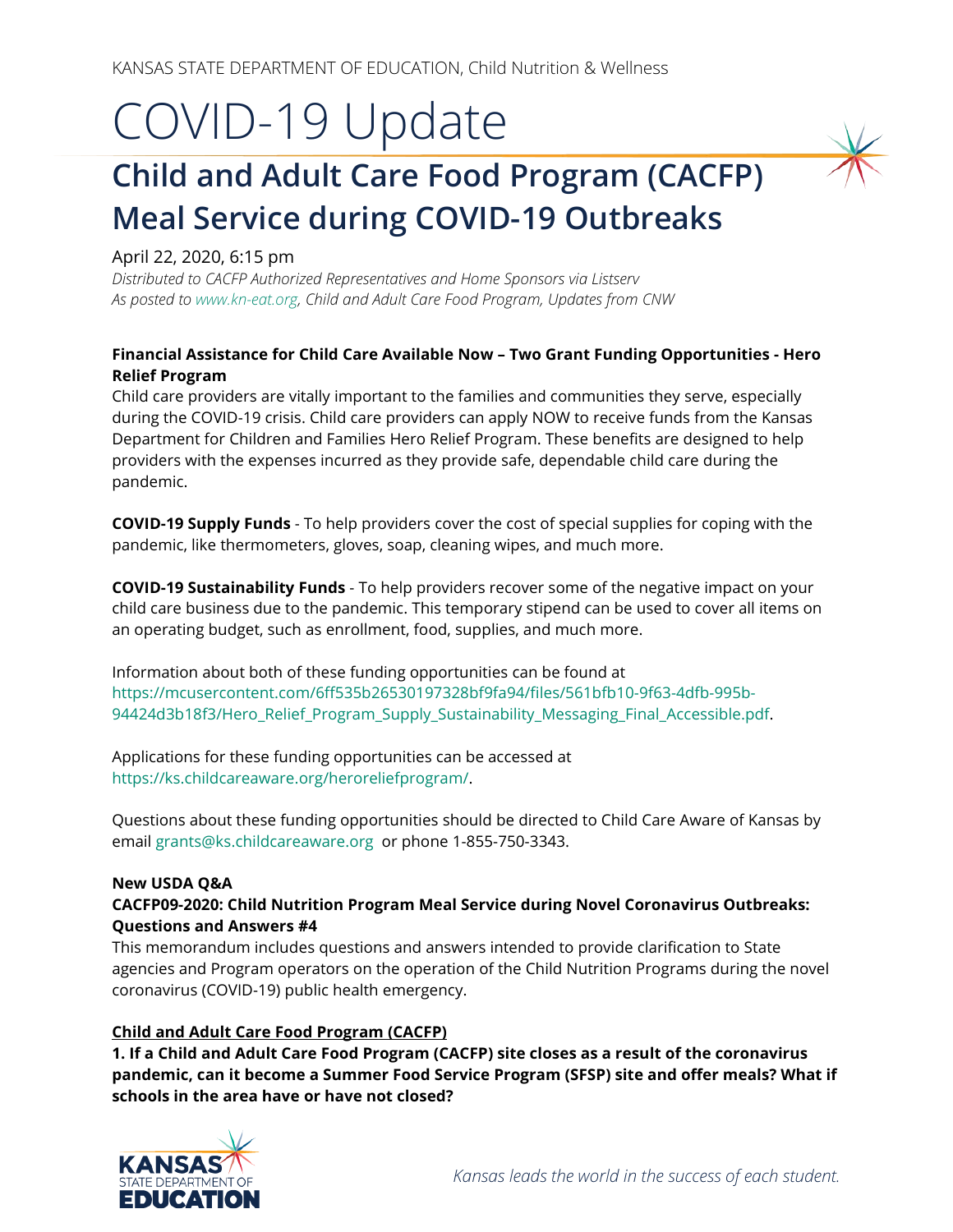A CACFP site that is closed during the pandemic may become an SFSP site under an SFSP sponsor that has been approved by the State agency. If the sponsor intends to operate the site as an open site and serve the community at large, the site must be located in an eligible area, unless the State agency has approval to waive the area eligibility requirement and has approved the site to operate under the waiver. SFSP sites may only operate during the regular school year in cases of unanticipated school closures, or during breaks for schools operating on a continuous calendar. If schools in an area are open, meals would be served under the National School Lunch and School Breakfast Programs and SFSP would not be an option.

#### **2. If a child care center or day care home continues to provide CACFP meals and snacks during the COVID-19 pandemic, can the facility also be approved to operate as an SFSP site?**

Yes. CACFP institutions that have developed a separate food service program for children who are not enrolled in their day care homes or centers may be approved to participate as an SFSP site under an SFSP sponsor that has been approved by the State agency. The CACFP institution must meet SFSP eligibility criteria, ensure that the same children are not served meals in both programs, and keep separate records for each program. To operate as an open SFSP site, the facility must be located in an "area in which poor economic conditions exist," as defined at 7 CFR 225.2 of SFSP regulations, unless the State agency is approved to grant waivers of the restrictions on site eligibility. SFSP sites may only operate during the regular school year in cases of unanticipated school closures, or during breaks for schools operating on a continuous calendar. If schools in an area are open, meals would be served under the National School Lunch and School Breakfast Programs and SFSP would not be an option.

#### **3. Can CACFP sites that remain open implement the non-congregate and meal time nationwide waivers?**

The nationwide waivers to allow meal service time flexibilities and non-congregate feeding in the Child Nutrition Programs during the coronavirus pandemic do not require that a CACFP site be closed. Under these waivers, day care homes and centers that are still open can provide meal service on site to participants in attendance. They can also arrange meal service pick-ups and/or provide meal delivery for participants temporarily not in attendance. If the CACFP operator determines there is a need and it is logistically feasible to implement these options, it can do so for all or part of its participants. Please note that as indicated in SP 14-2020, *Child Nutrition Program Meal Service during Novel Coronavirus Outbreaks: Questions and Answers #3* 

[\(https://www.fns.usda.gov/cn/covid-19/meal-service-during-novel-coronavirus-outbreaks-qas\)](https://www.fns.usda.gov/cn/covid-19/meal-service-during-novel-coronavirus-outbreaks-qas), CACFP operators may provide meal delivery only to enrolled children and adult participants, due to confidentiality and logistical requirements.

#### **4. Can Head Start programs deliver meals to children enrolled in the home-based program option?**

Head Start programs may only distribute meals to children who were already receiving meals through CACFP or the National School Lunch Program (NSLP). Under the non-congregate waiver, these meals can be provided through a State approved meal distribution method. Head Start children who do not normally receive meals under CACFP or NSLP, such as children in the Head Start/Early Head Start home-based program option, can utilize open SFSP or NSLP Seamless Summer Option (SSO) sites in their community to get meals. The USDA Meals for Kids Site Finder at <https://www.fns.usda.gov/meals4kids> can help Head Start families locate open meal sites.

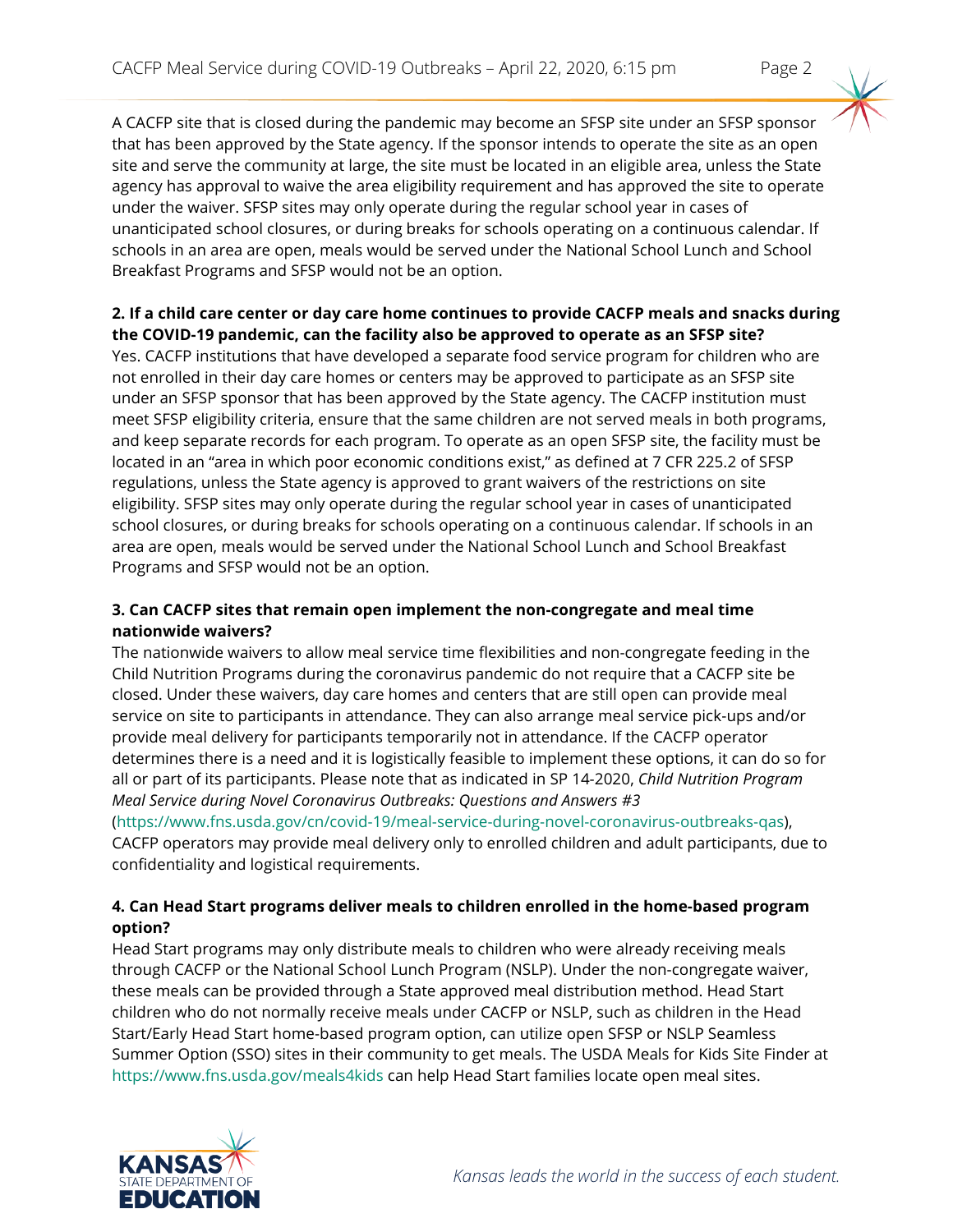### **5. Can CACFP State agencies and sponsoring organizations add new centers and facilities during the COVID-19 emergency?**

Yes, State agencies and sponsoring organizations can add new centers and day care homes that are providing care during the coronavirus pandemic. However, State agencies and sponsoring organizations must complete all aspects of the application and approval process. It is up to each State agency or sponsor to determine if they have the capacity to add centers and facilities based on their systems and other resources, such as the availability of inspections and licensing.

## **6. Are State agencies and sponsoring organizations required to conduct pre-approval reviews for new CACFP centers and day care homes during the coronavirus pandemic?**

Yes, to ensure program integrity during the emergency response, State agencies and sponsoring organizations are still required to conduct pre-approval reviews for new institutions and facilities. However, through authority established by the Families First Coronavirus Response Act (P.L. 116- 127), FNS granted nationwide waivers of *onsite* monitoring requirements for State agencies and *onsite* monitoring of new facilities for sponsoring organizations. State agencies and sponsoring organizations that elect to use these waivers may conduct pre-approval reviews off-site through a desk audit.

# **Civil Rights – All Child Nutrition Programs**

**7. Is the Nondiscrimination Statement required on informational materials and websites?** States are not relieved of their obligation to include the required Nondiscrimination Statement (NDS) on all printed and electronic program materials made available to applicants, participants, and potentially eligible persons for public information, public education, or public distribution. This includes, but is not limited to, information pertaining to eligibility, benefits, services, the location of local facilities or service delivery points, and hours of service.

If the size of the material is too small to include the full statement, the material must, at a minimum, include the following statement in print in the same font size as the main text: "This institution is an equal opportunity provider." On websites, the Nondiscrimination Statement (NDS) or a link to it, must be included on the home page of the program information.

Recognizing that print media (television, radio, and Internet announcements) are generally short in duration, the full NDS must be provided to the media outlet but does not need to be read or printed in its entirety. The single line, short NDS is sufficient to meet the requirement. Additionally, for programs that include a funding statement at the conclusion of the announcement, it is allowable for the short NDS to follow the funding statement. For example, "Pennsylvania WIC is funded by the USDA. This institution is an equal opportunity provider."

#### **8. Will racial and ethnic data be collected if it is not provided by applicants during telephone interviews and online systems?**

For current households, states may use existing school meal enrollment applications. For new applications, states are encouraged to utilize information from other State Education agencies, or from other household public assistance benefits received such as the Supplemental Nutrition Assistance Program.

**9. Will meal pattern waivers affect a program operator's responsibility to make meal modifications for participants with disabilities?**